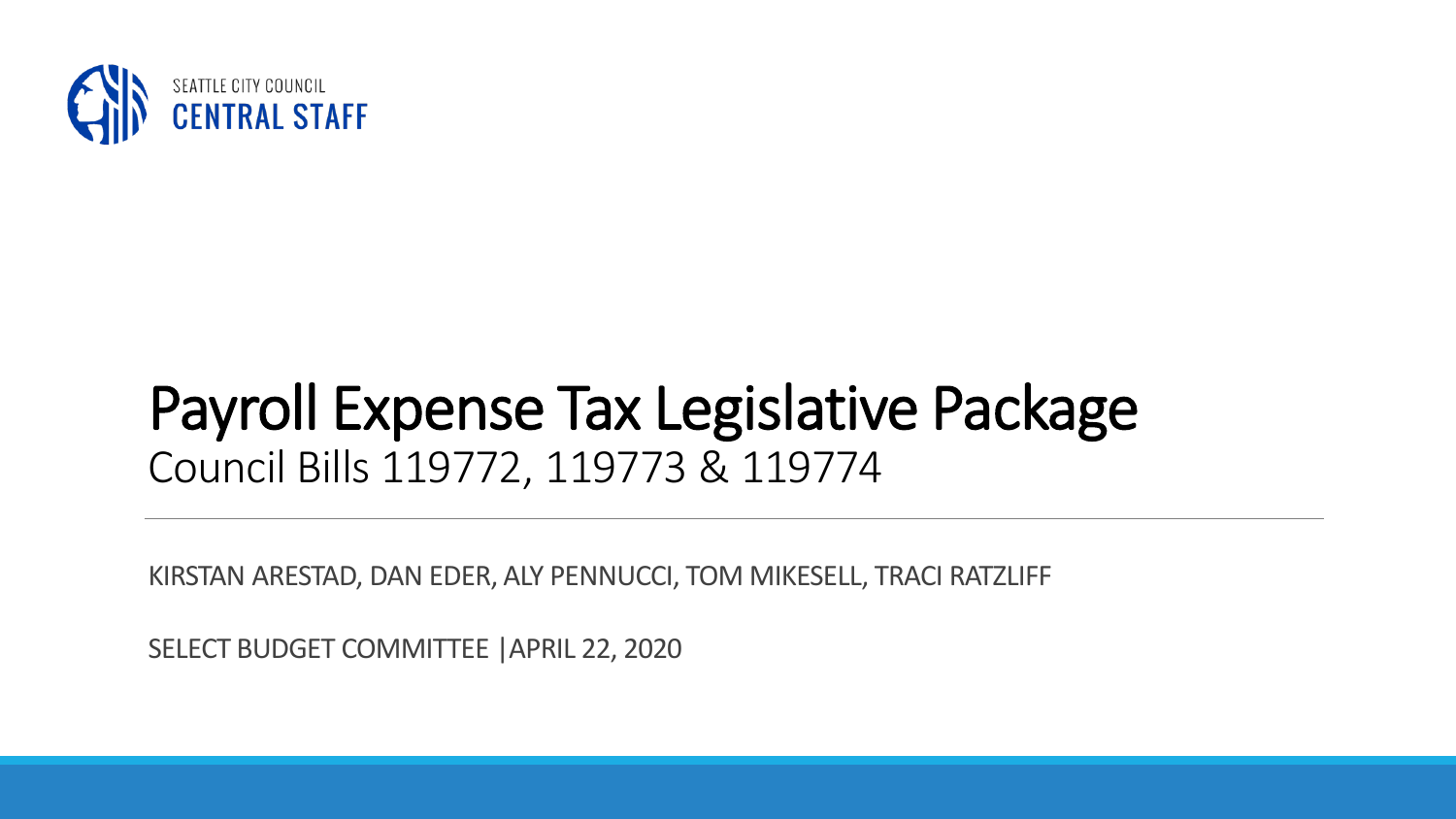### AGENDA

### **Briefing and Discussion:**

- **Spending Plan** CB 119774: Traci Ratzliff & Aly Pennucci
- **Payroll Expense Tax**  CB 119772: Tom Mikesell
- **Interfund Loan (IFL)** CB 119773: Dan Eder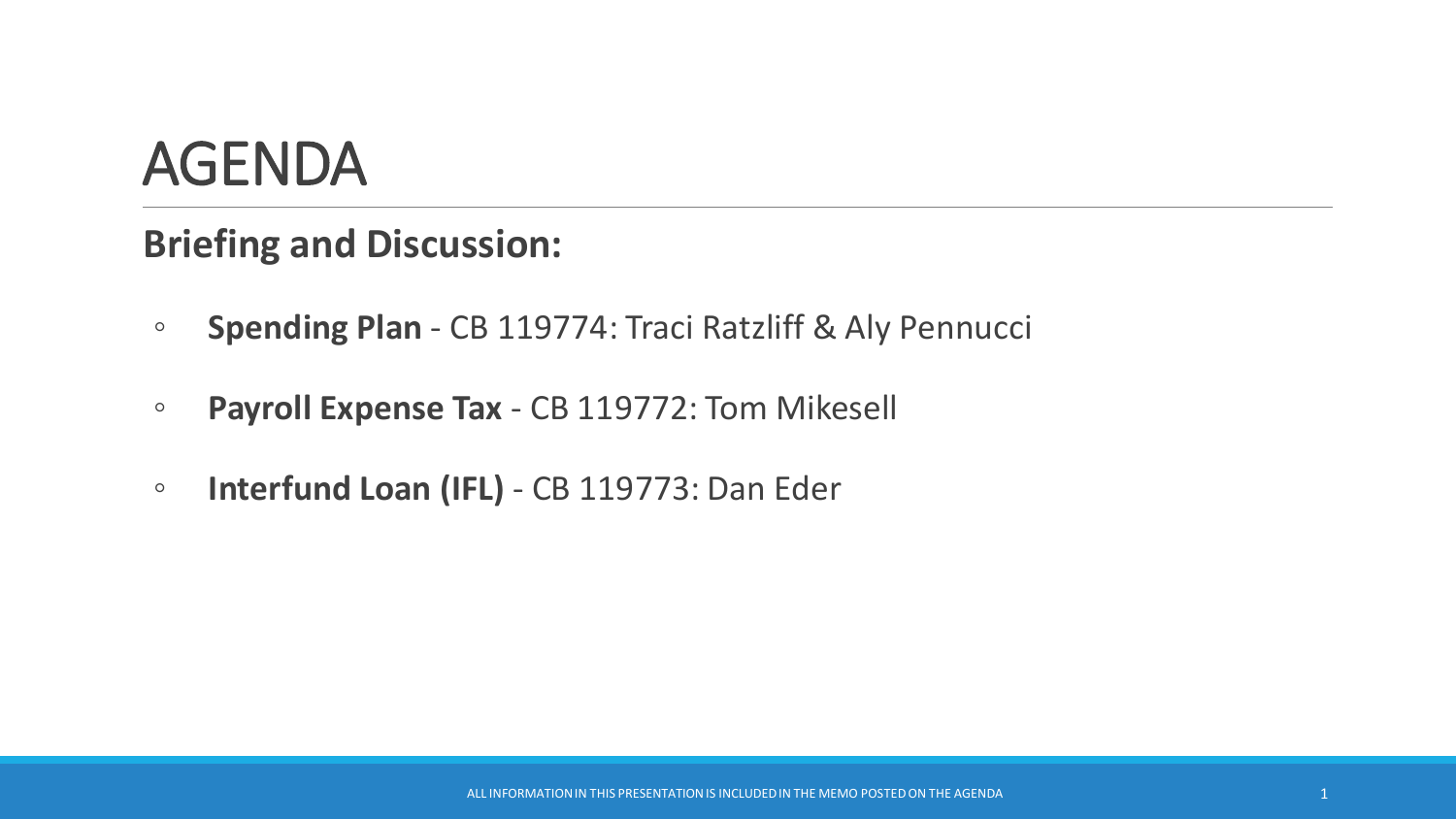# Upcoming Select Committee Schedule

### **Tentative Schedule**

**April 29:** Continue discussion and respond to outstanding questions.

**May 13:** Act on proposed amendments and the proposed legislative package (as amended).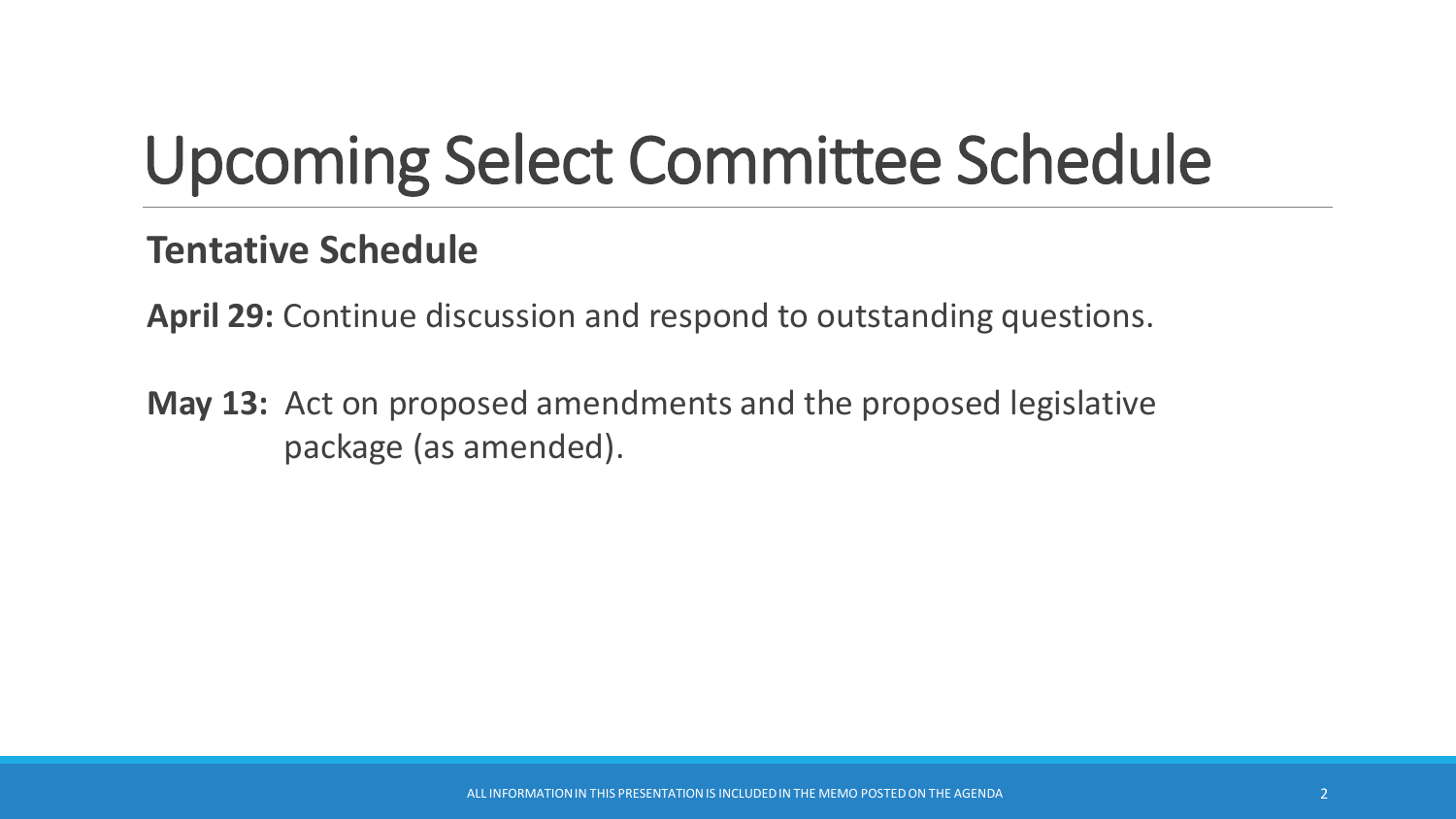# Spending Plan Overview

- ❑ **Emergency Cash Assistance (2020)**
- ❑ **Spending by Category (2021 – 2025)**
- ❑ **Implementation**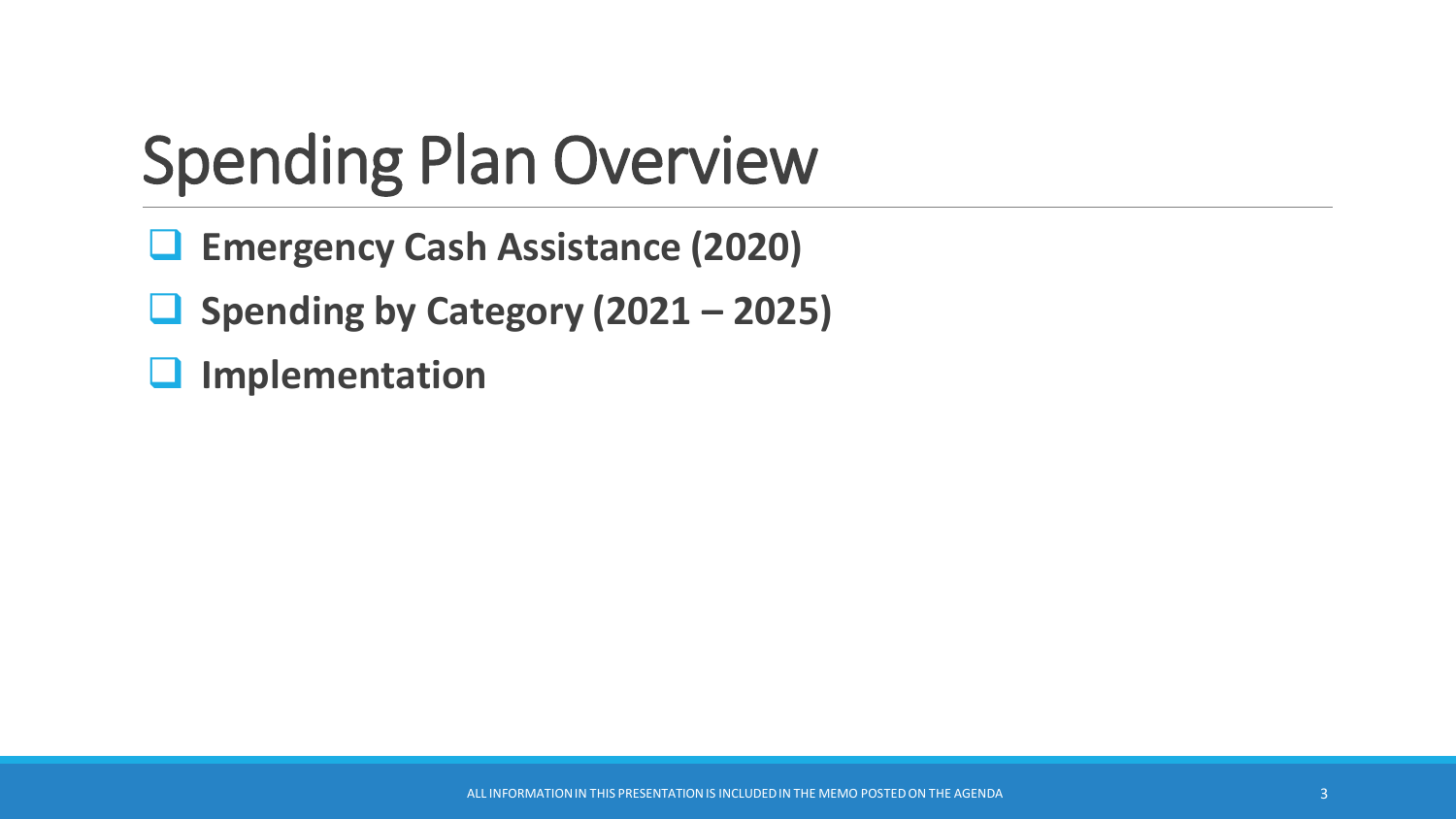# Spending Plan – Cont'd

### ❑ **Emergency Cash Assistance in 2020**

- \$200 million to serve up to 100,000 low-income households
- \$2,000 per household (\$500 per month for four months)
- 1<sup>st</sup> \$100 million for households enrolled in existing City administered programs
- 2<sup>nd</sup> \$100 million for households impacted by COVID-19 and NOT currently enrolled in a City administered programs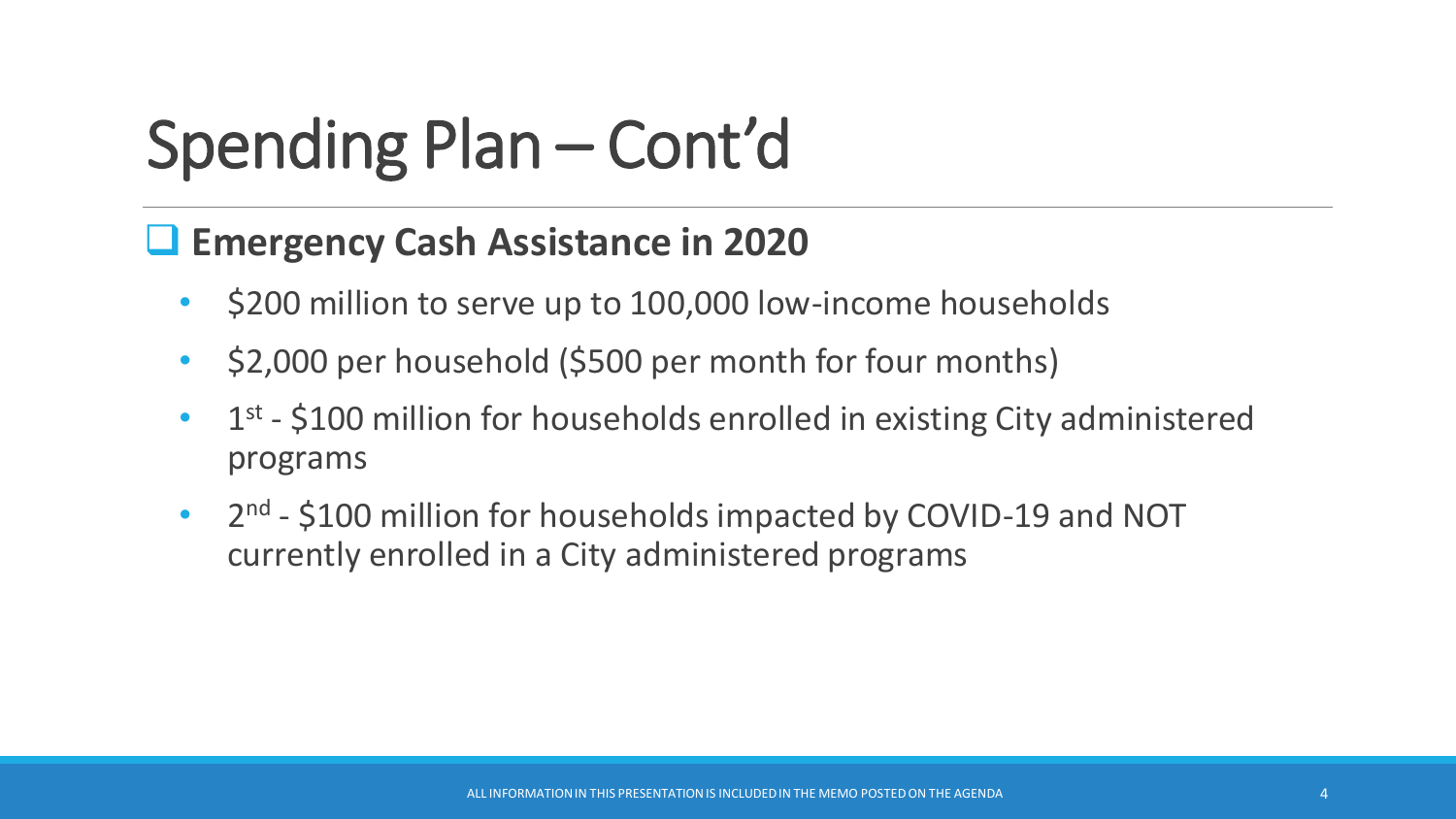| <b>Program/Activity</b>                                                                      | 2021          | 2022          | 2023          | 2024                                                                            | 2025          | Total / 5-Year Goal                                                  |
|----------------------------------------------------------------------------------------------|---------------|---------------|---------------|---------------------------------------------------------------------------------|---------------|----------------------------------------------------------------------|
| <b>Interfund Lund Repayment for Emergency Cash Assistance</b>                                |               |               |               |                                                                                 |               |                                                                      |
| <b>Emergency Cash Assistance to Low Income</b><br>Households Impacted by the COVID-19 Crisis | \$205 million |               |               |                                                                                 |               | \$205 million<br>Cash assistance to 100,000<br>low income households |
| <b>Affordable Housing Inventory &amp; Services</b>                                           |               |               |               |                                                                                 |               |                                                                      |
| Rental Housing Production to Assist<br>Households from Zero to 100% of AMI                   | \$414 million | \$362 million | \$362 million | \$361 million                                                                   | \$361 million | \$1.8 billion<br>5-Year Goal: 5,600 units                            |
| Operating and Services Support for PSH                                                       |               | \$9 million   | \$17 million  | \$25 million                                                                    | \$33 million  | \$84 million supporting 1,400<br>PSH units funded in years 1-4       |
| <b>Affordable Housing Subtotal</b>                                                           | \$414 million | \$371 million | \$378 million | \$386 million                                                                   | \$394 million | \$1.9 billion                                                        |
| <b>Green New Deal Implementation</b>                                                         |               |               |               |                                                                                 |               |                                                                      |
| <b>Green New Deal Implementation</b>                                                         | \$138 million | \$124 million | \$126 million | \$129 million                                                                   | \$131 million | \$648 million                                                        |
| <b>Start-up &amp; Ongoing Administrative Costs</b>                                           |               |               |               |                                                                                 |               |                                                                      |
| Start-up costs and ongoing administration                                                    | \$29 million  | \$15 million  | \$16 million  | \$16 million                                                                    | \$16 million  | \$92 million                                                         |
| <b>TOTAL ANNUAL SPENDING:</b>                                                                | \$786 million |               |               | \$510 million $\vert$ \$520 million $\vert$ \$531 million $\vert$ \$541 million |               | \$2.9 billion                                                        |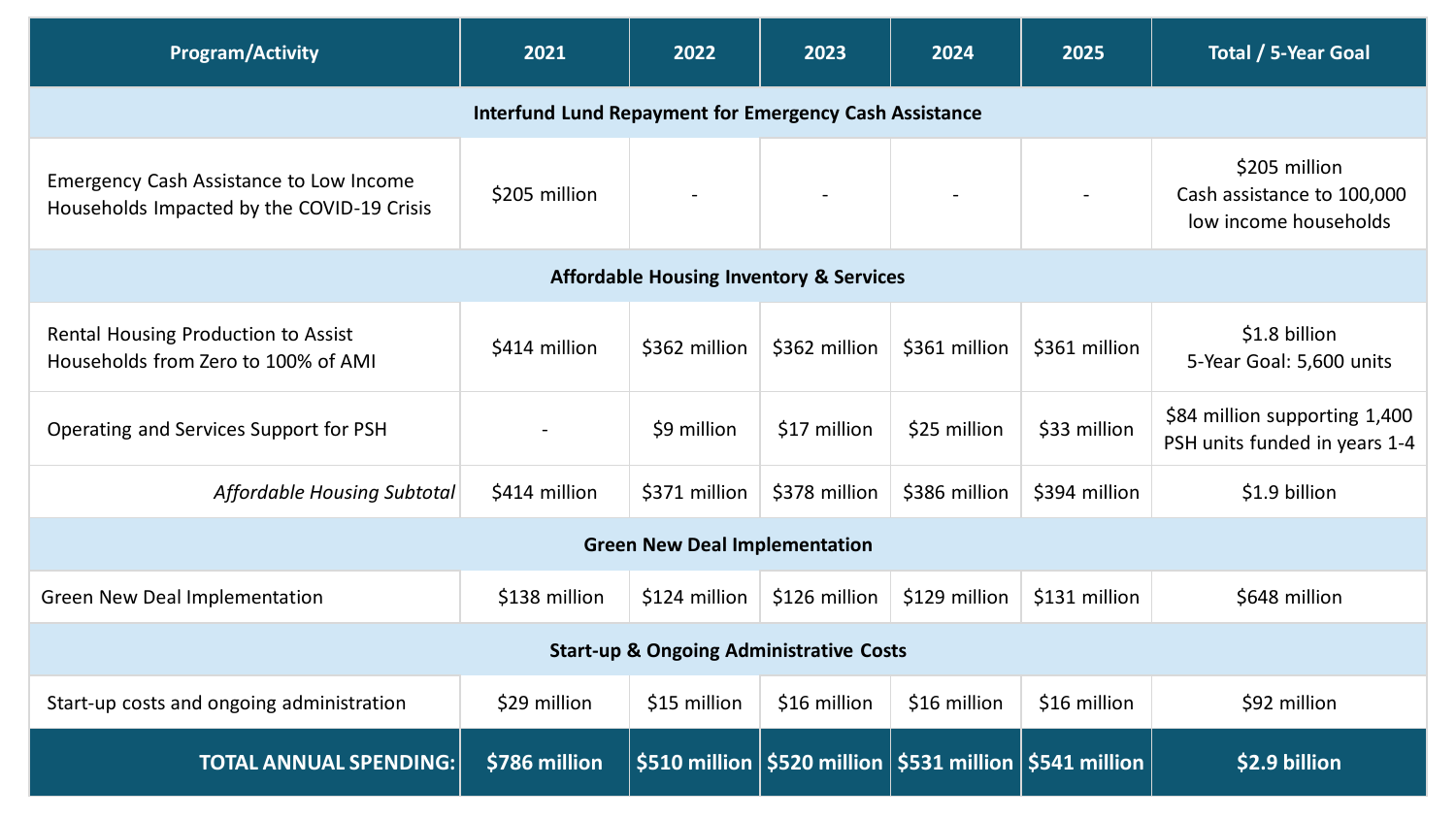### Spending Plan – Cont'd

### ❑ **Spending by Category (2021 - 2025)**

#### **Social Housing Investments**

- \$1.9 billion for affordable housing and operating and service costs for PSH units
- Serve households (incomes 0% to 80% of AMI)
- Community workforce agreements for new development
- Green building standards

#### **GND Investments**

- \$648 million for investments to:
	- o Convert housing from natural gas/heating oil to electric
	- o Weatherize existing residences; Install solar; & Job training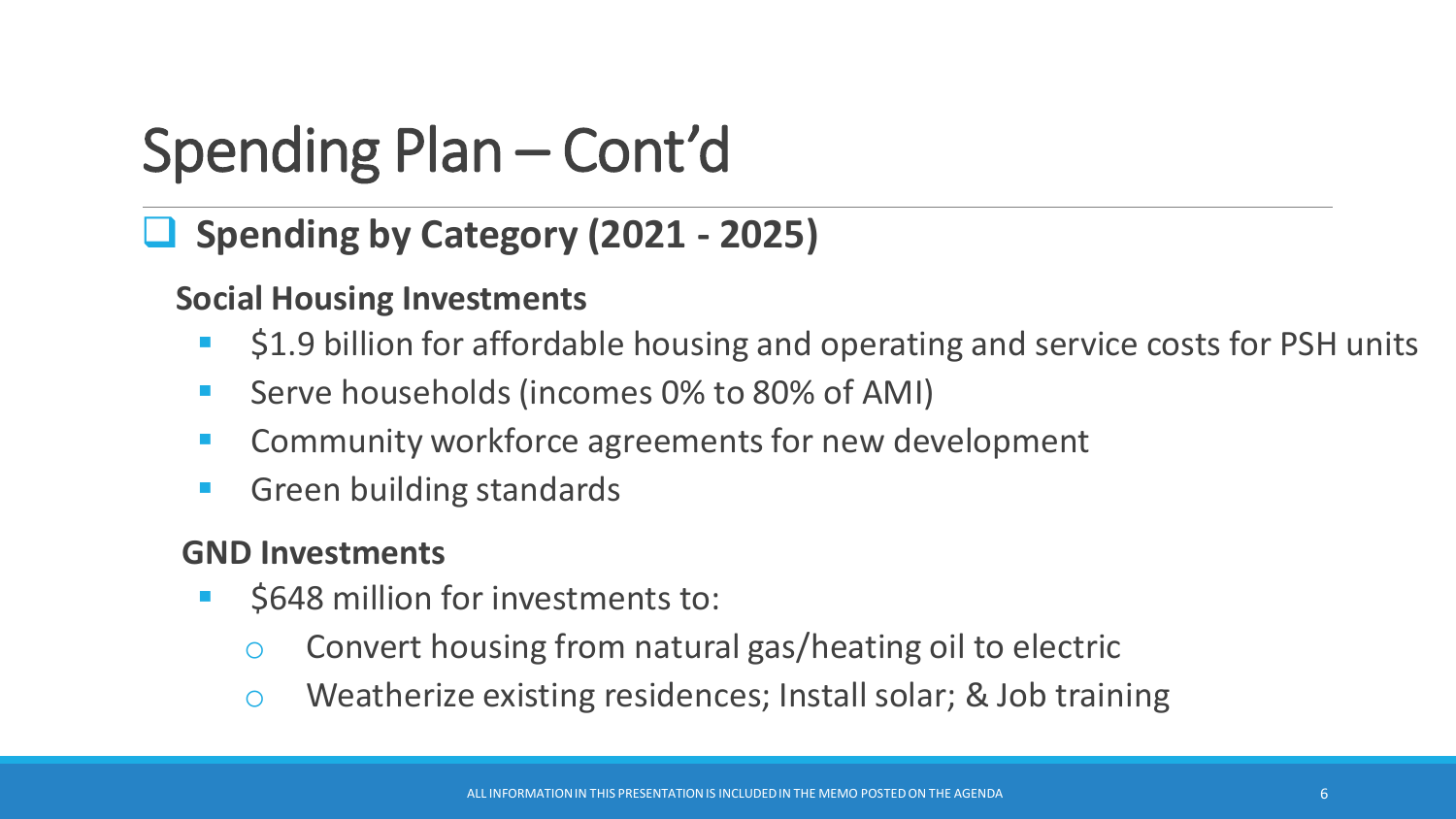### Spending Plan – Cont'd

### ❑ **Implementation**

- o Implementation Plan Development
- o Oversight Boards
- o Appropriations
- o Emergency Clause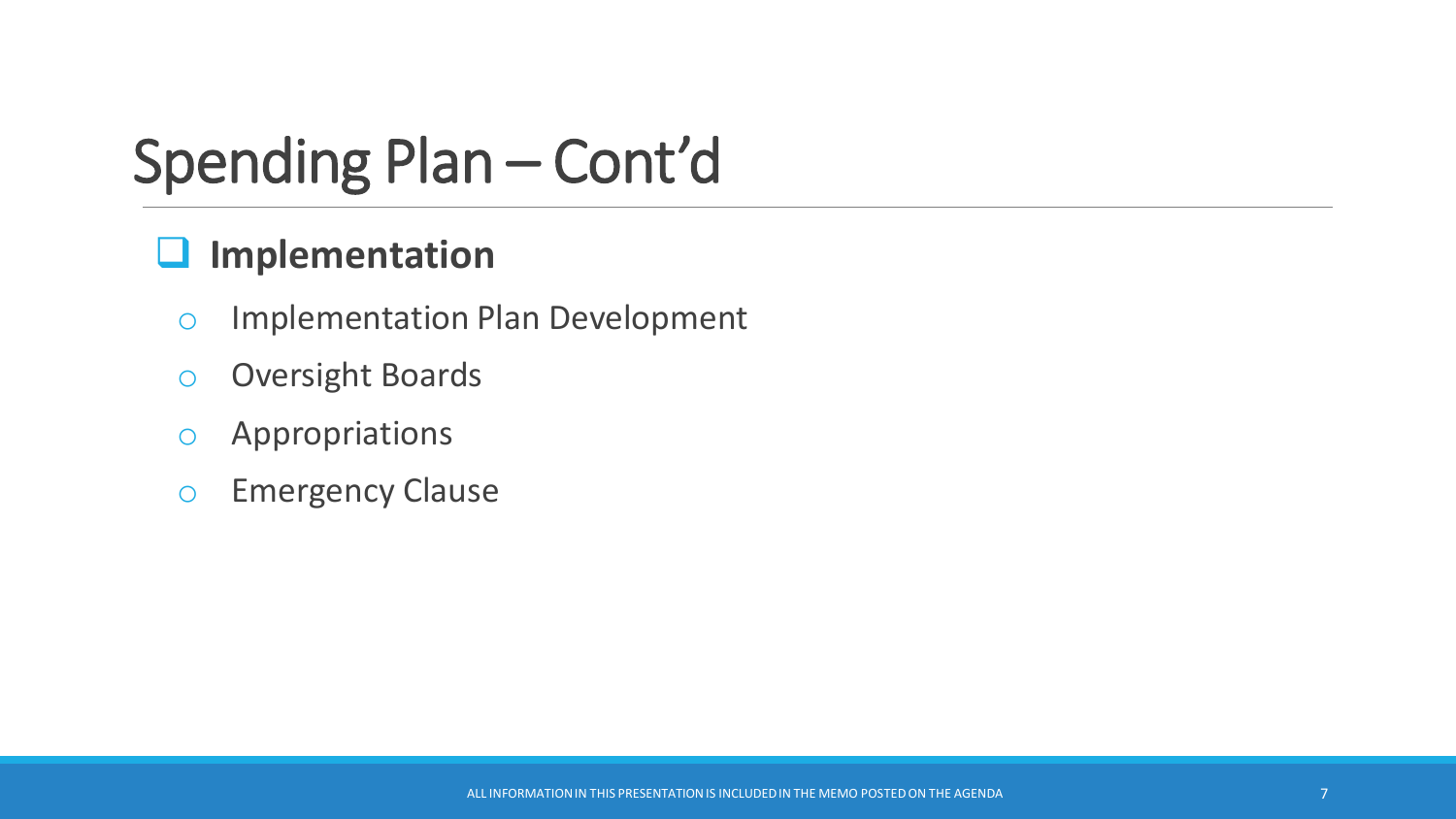# Spending Plan Questions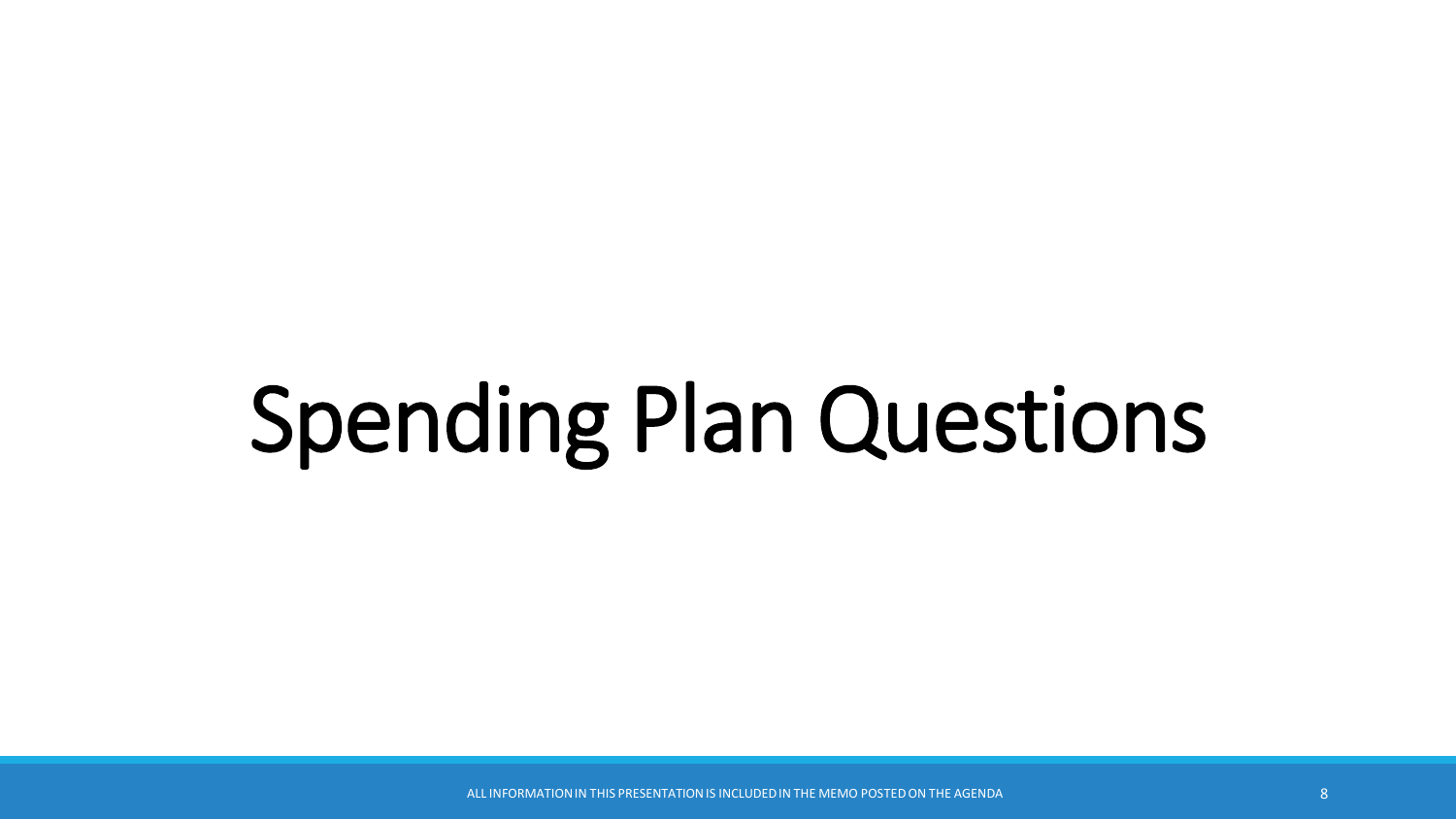## Payroll Expense Tax - Overview

- ❑ **Annual Revenue Amount**
- ❑ **Tax Structure (Rate & Threshold)**
- ❑ **Businesses Subject to the Tax**
- ❑ **Exemptions**
- ❑ **Emergency Clause Effect**
- ❑ **Imposition Date and Due Dates**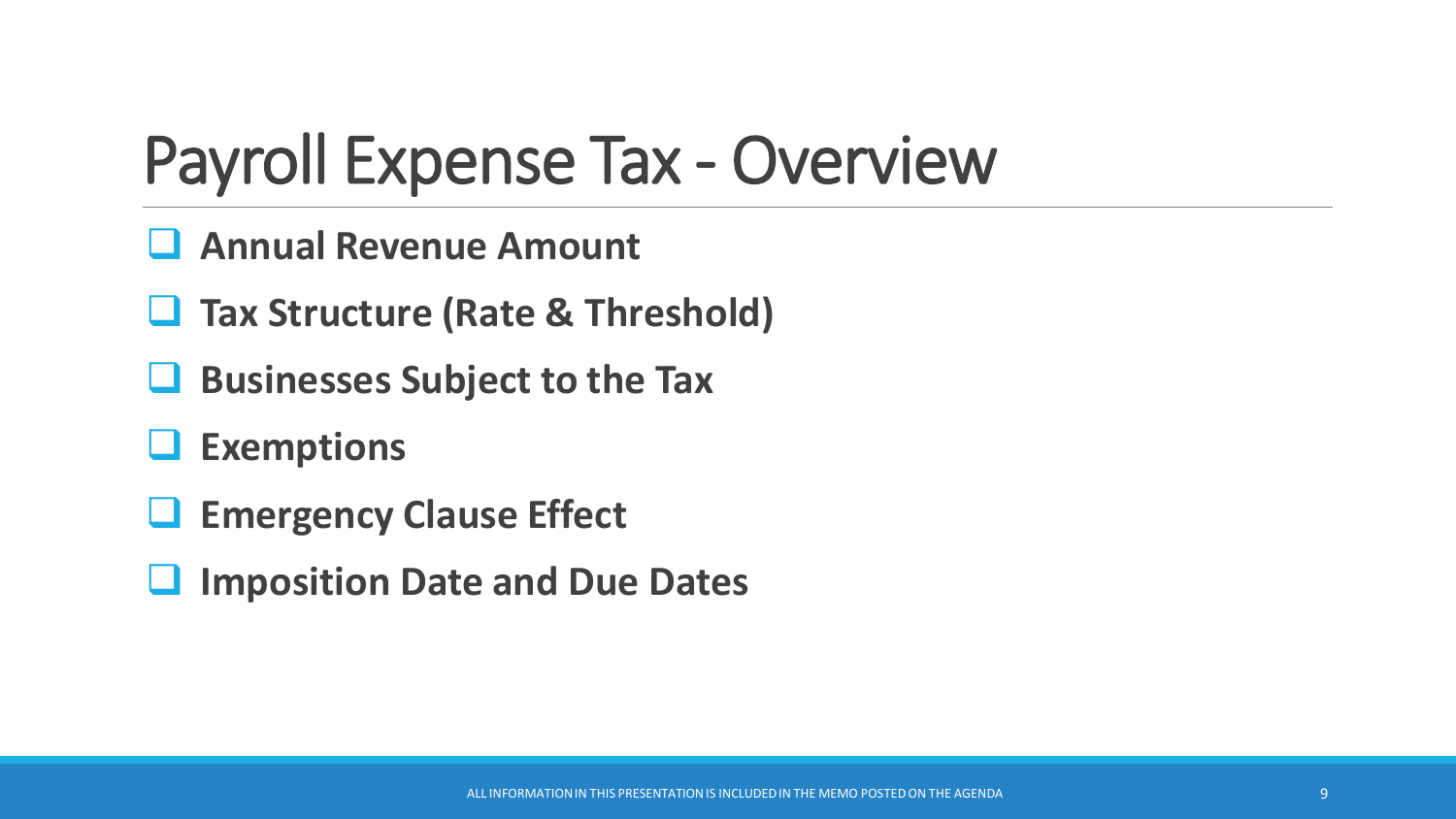### ❑ **Annual Revenue Amount:**

- \$500 million annually
- 2020 partial year: \$286.4 million, assuming June 1,2020 start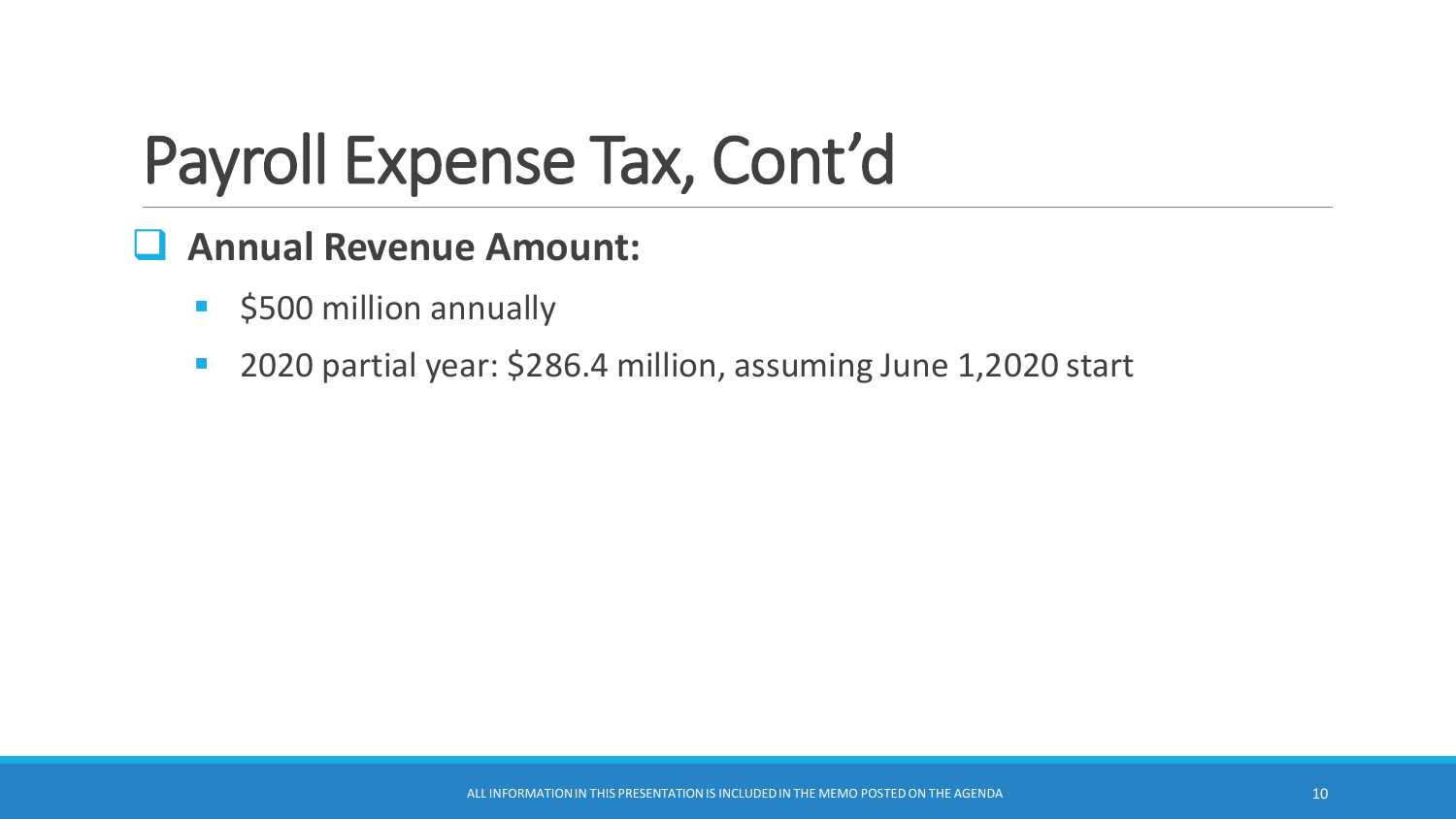### ❑ **Tax Structure:**

- Rate: 1.3% of payroll assigned to Seattle
- Generally business with \$7 million or higher Seattle payroll in previous year
- Determining Seattle-assigned payroll:
	- The employee is primarily assigned within Seattle;
	- The employee is not primarily assigned to any place of business for the tax period and the employee performs 50 percent or more of the employee's service for the tax period in Seattle; or
- o The employee is not primarily assigned to any place of business for the tax period, the employee does not perform 50 percent or more of the employee's service in any one city, and the employee resides in Seattle.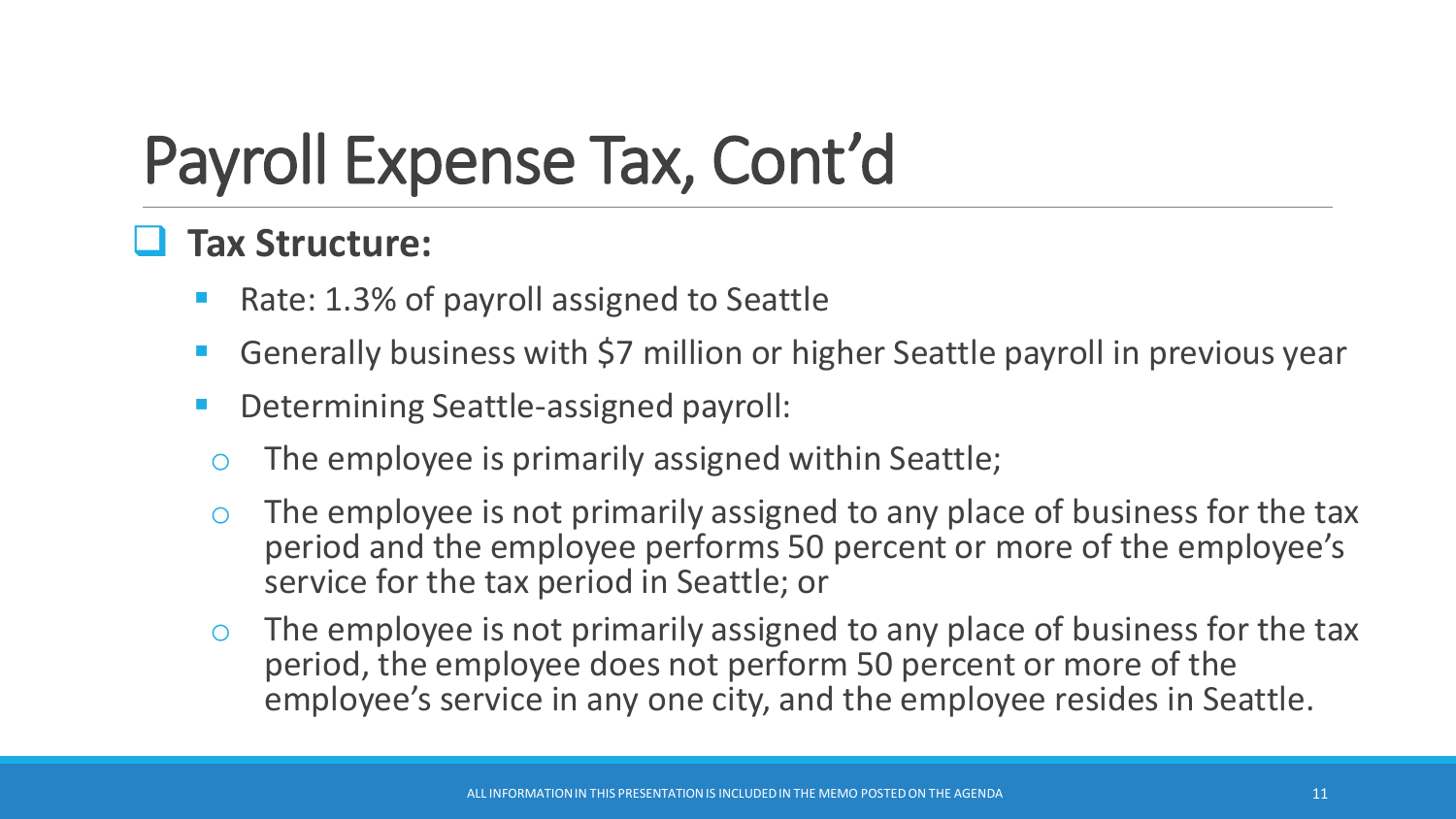#### o **Example Businesses:**

- **Independent Contractors** 
	- Payments included in payroll expenses if not included in another business' payroll

#### **Integrated Enterprises**

Seattle payroll for each business license holder measured against \$7 million threshold, irrespective of integration with other discrete businesses

#### ▪ **Franchise Businesses**

Each franchise business with a discrete business license measured against \$7 million threshold vs. aggregating all similar franchises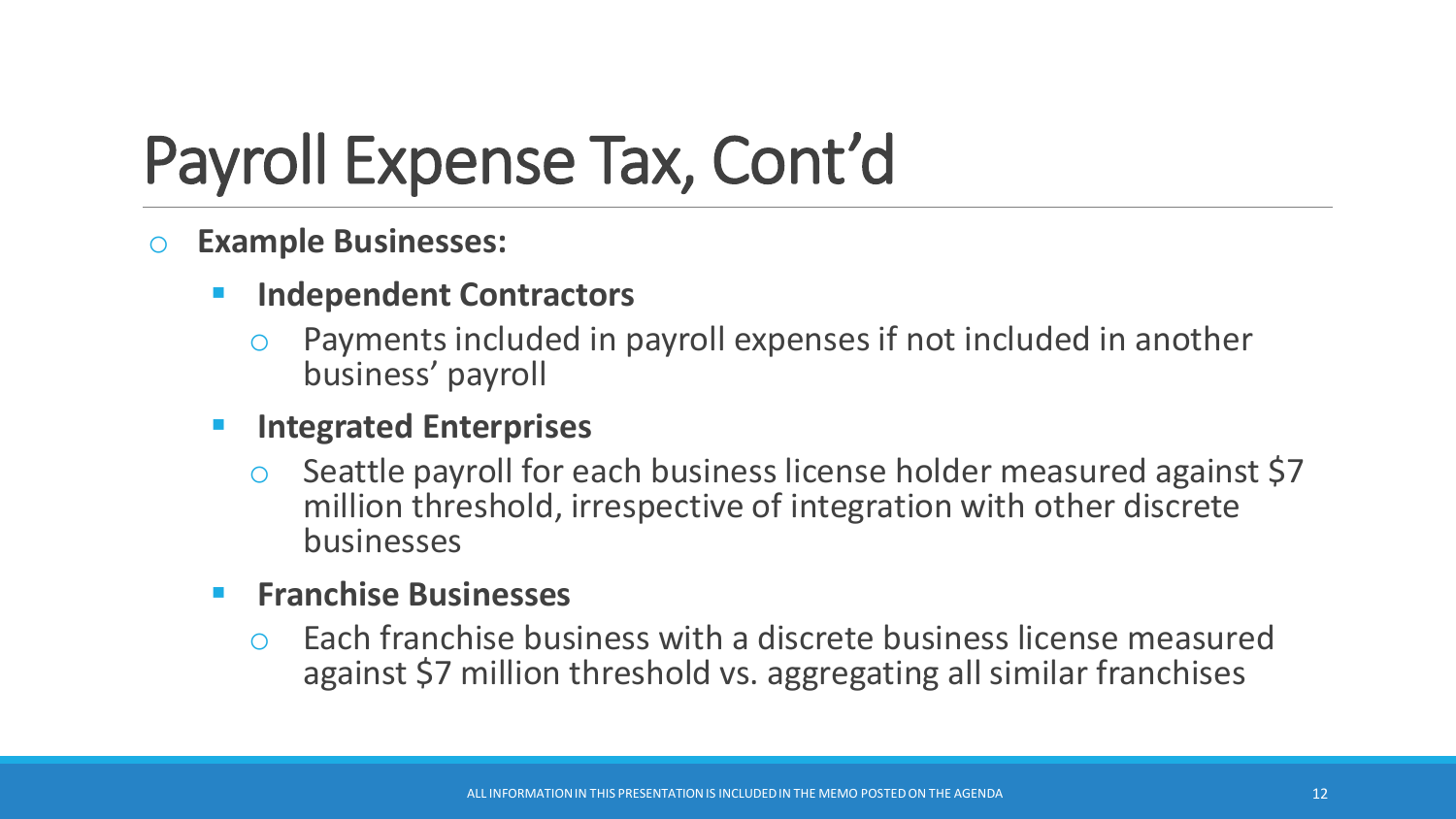### ❑ **Businesses Subject to Tax:**

Businesses with Seattle payroll above the \$7 million annual threshold

### ❑ **Tax Exemptions:**

- Non-profit organizations
- Educational employers
- **Grocery stores**
- Local government employers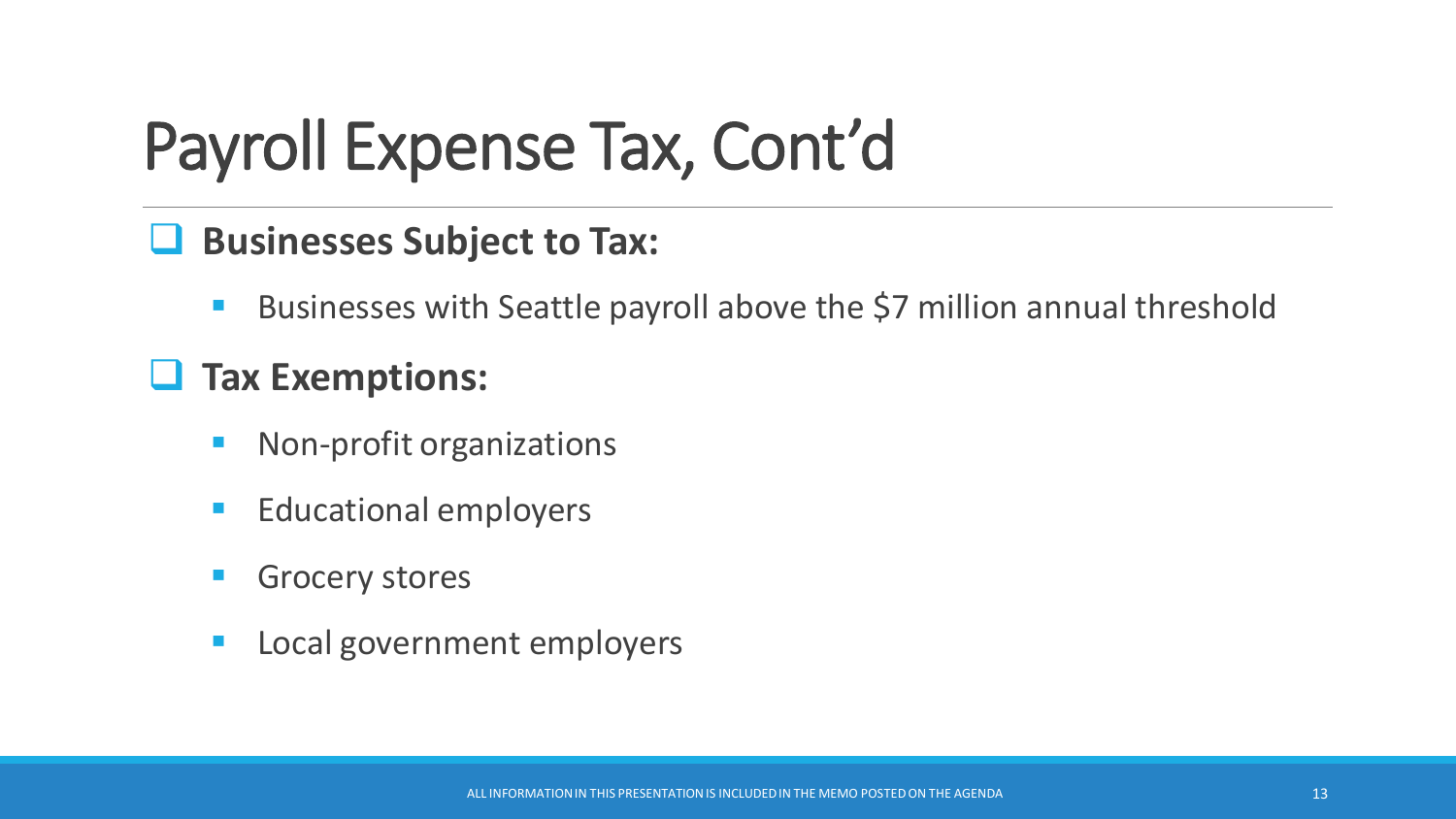### ❑ **Entities the City does not have the authority to tax:**

- Federal and state governments and subsidiaries
- Insurance businesses and their agents
- Businesses that only sell, manufacture, or distribute motor vehicle fuel
- Businesses that only sell or distribute liquor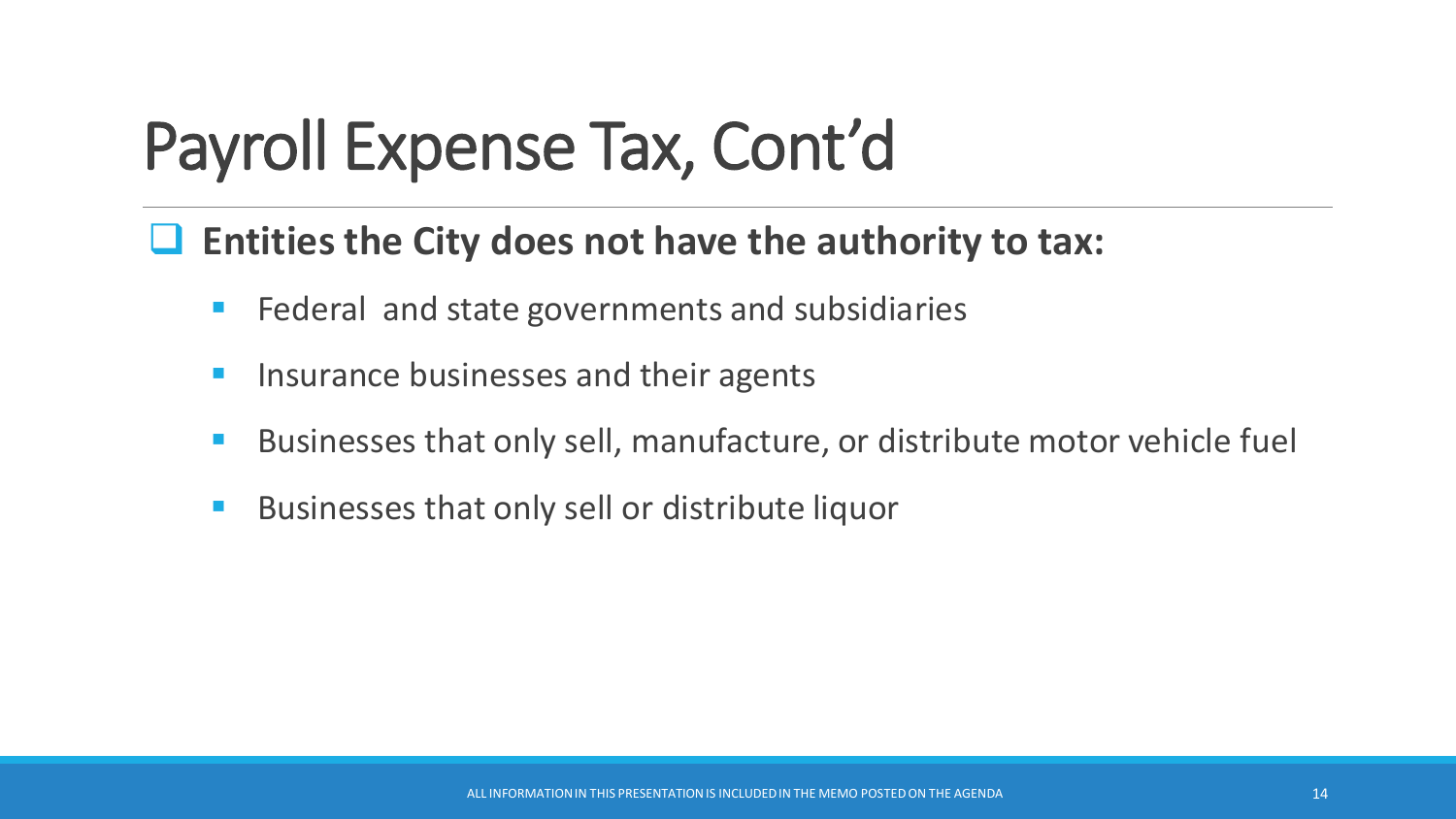### ❑ **Tax Effective and Due Dates:**

- **E** Effective June 1, 2020
- 2020 and 2021 payments due with final quarterly payment of 2021 (February 2022)
- Accruals to meet 2021 spending obligations

### ❑ **Emergency Clause:**

Immediate effective date with three-fourths  $(3/4)$  City Council vote and Mayor's signature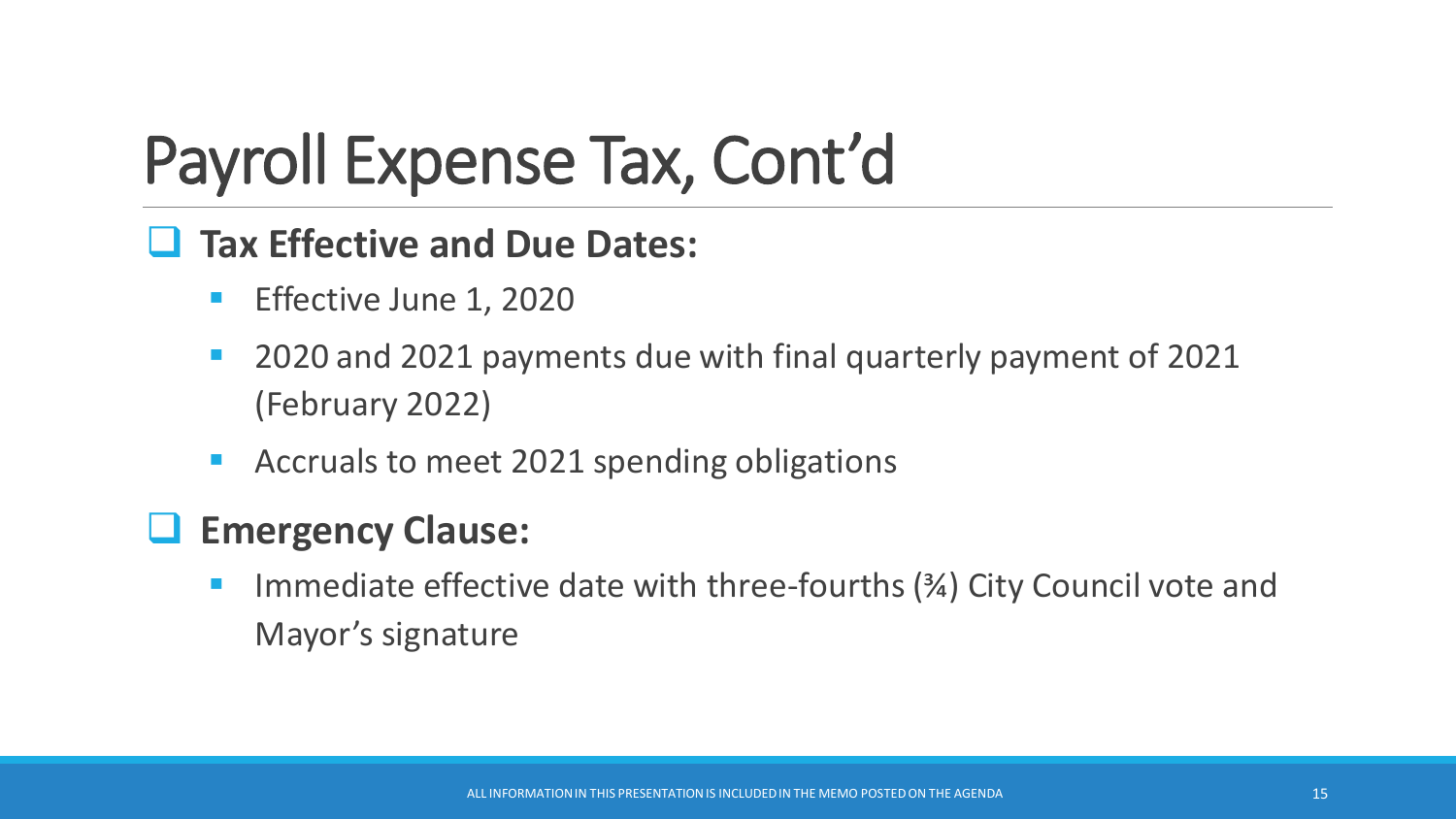# Payroll Tax Questions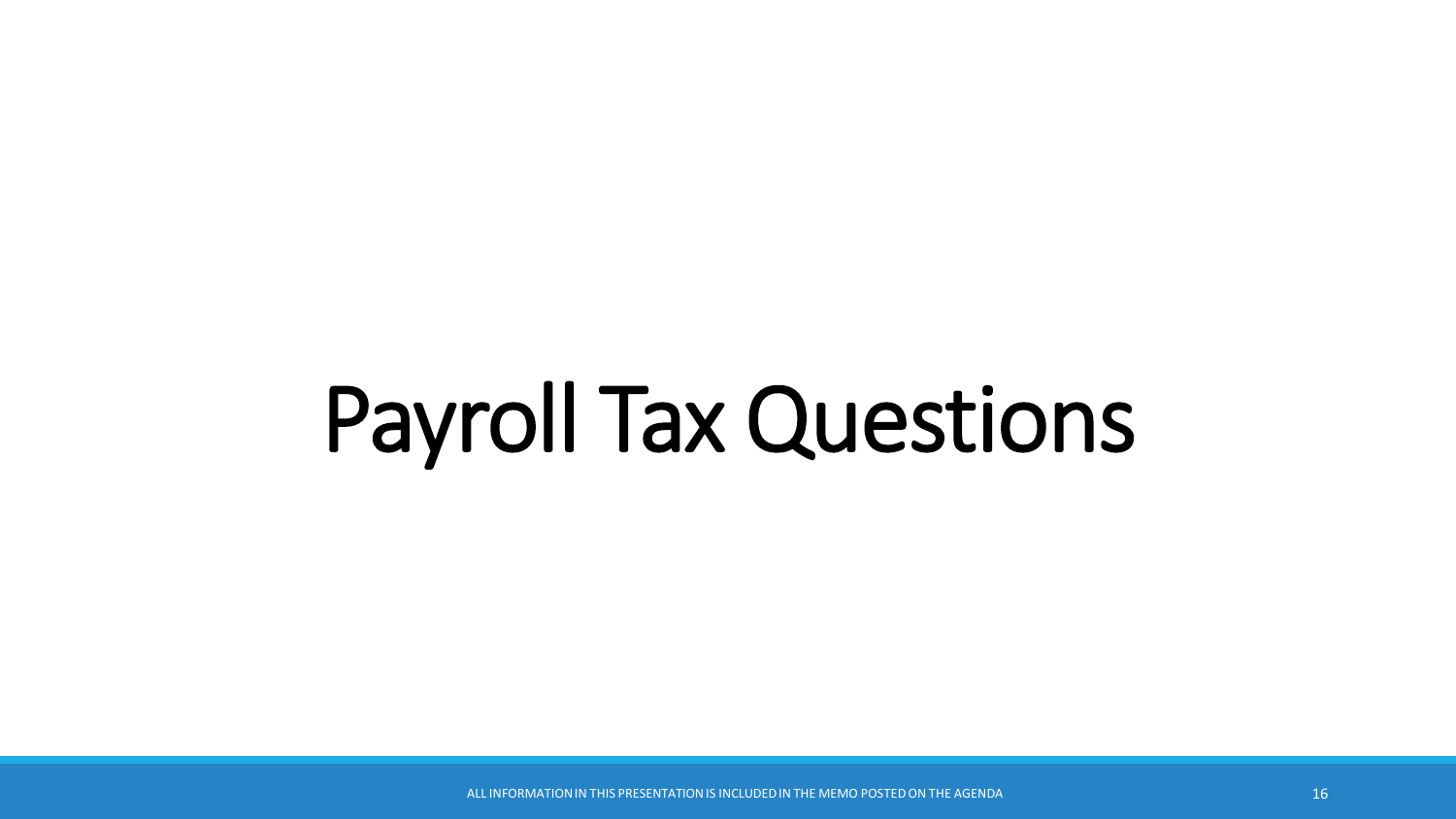## Interfund Loan Overview

- ❑ **Cumulative Loan Amount**
- ❑ **Six Potential Fund Sources**
- ❑ **Minimizing Impacts**
- ❑ **Emergency Clause**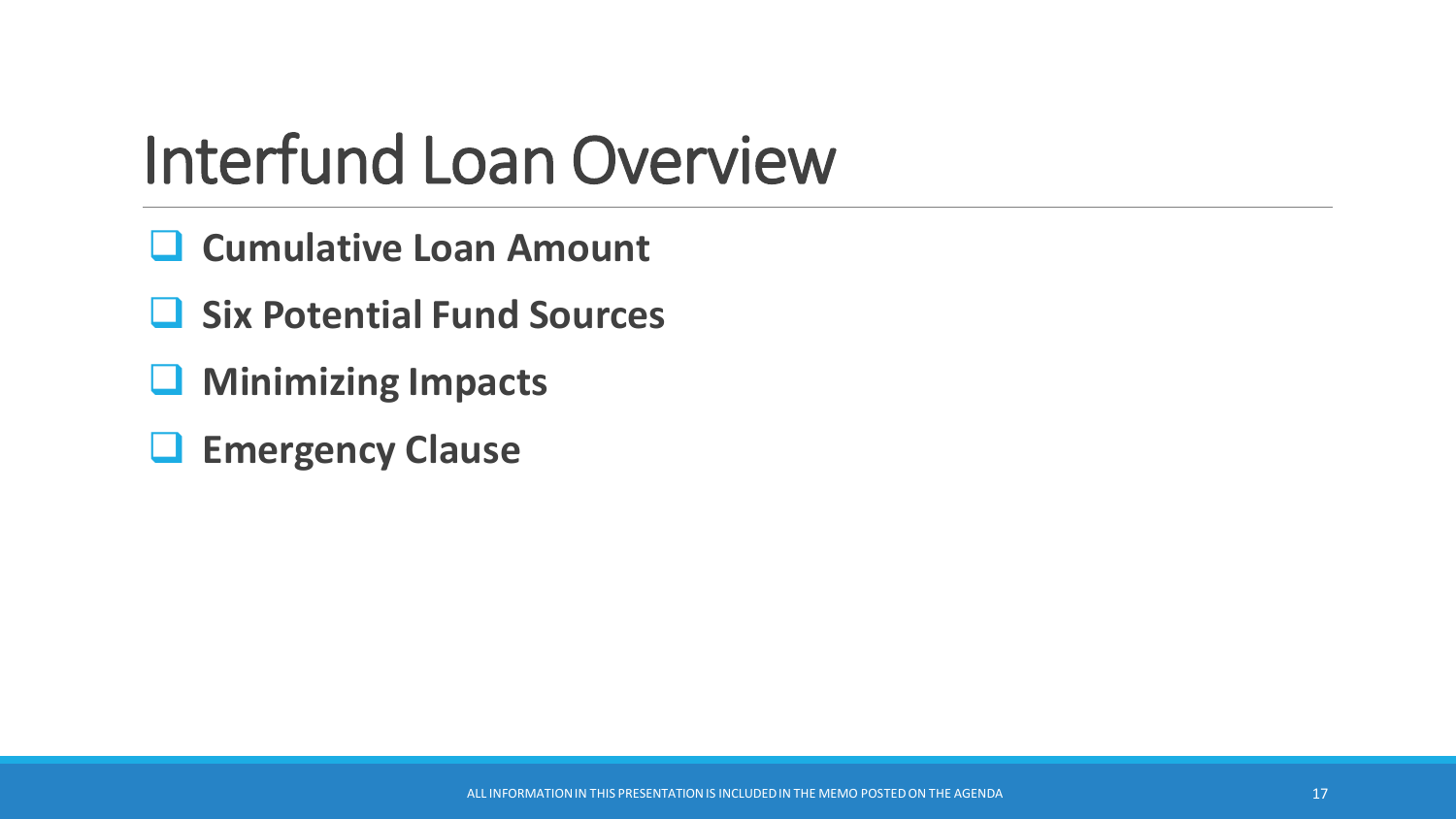# Interfund Loan Detail

- ❑ **Cumulative Loan Amount: \$200 million**
- ❑ **Six Potential Fund Sources, up to \$50 million each**
	- 1) Low Income Housing Fund
	- 2) Housing Incentive Fund
	- 3) Move Seattle Levy Fund
	- 4) Families Education and Preschool Promise Fund
	- 5) Parks Levy Fund
	- 6) 2019 Library Levy Fund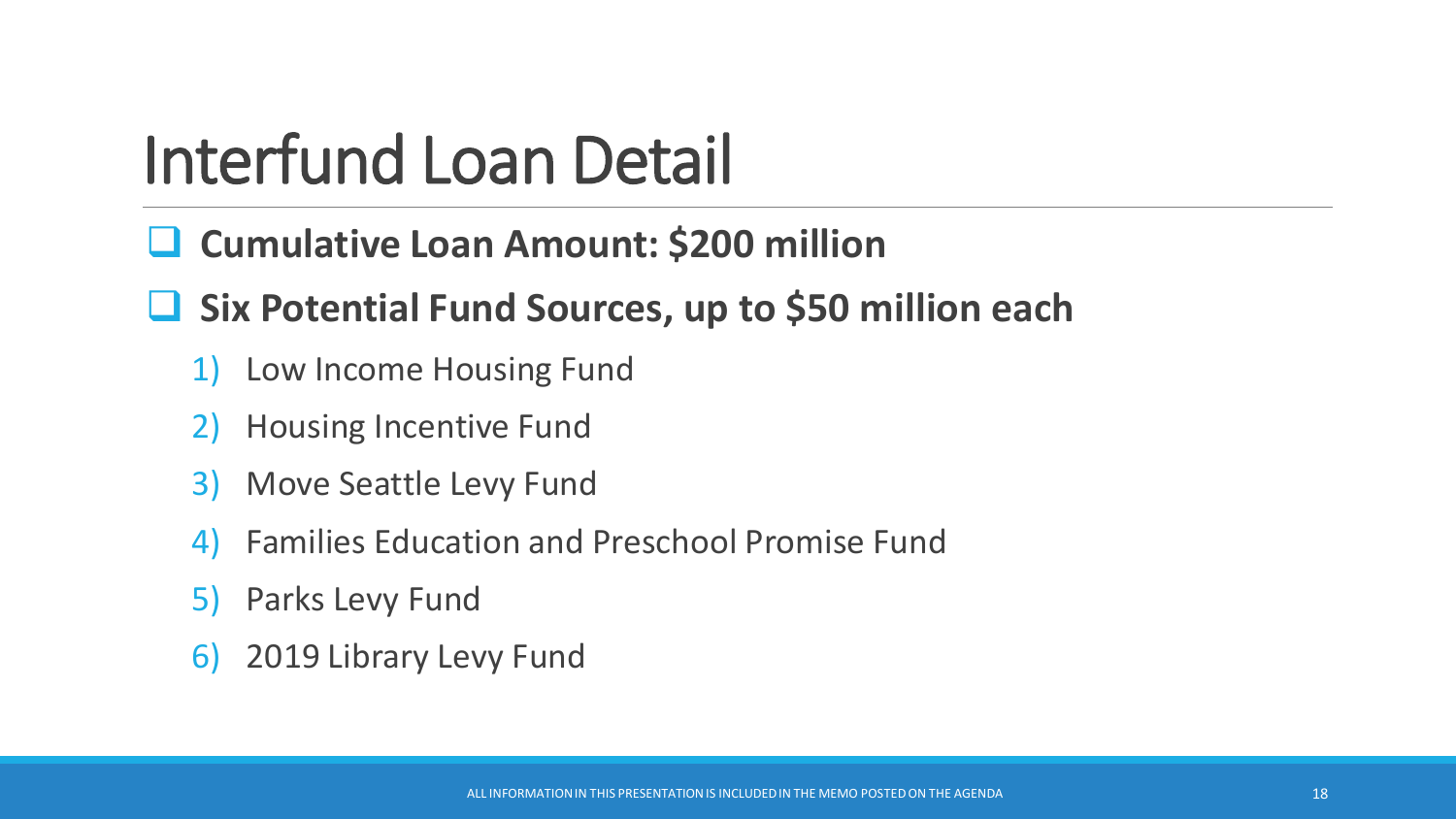# Interfund Loan Detail, Cont'd

### ❑ **Minimizing Impacts**

- **Requests analysis**
- Requests a report within three weeks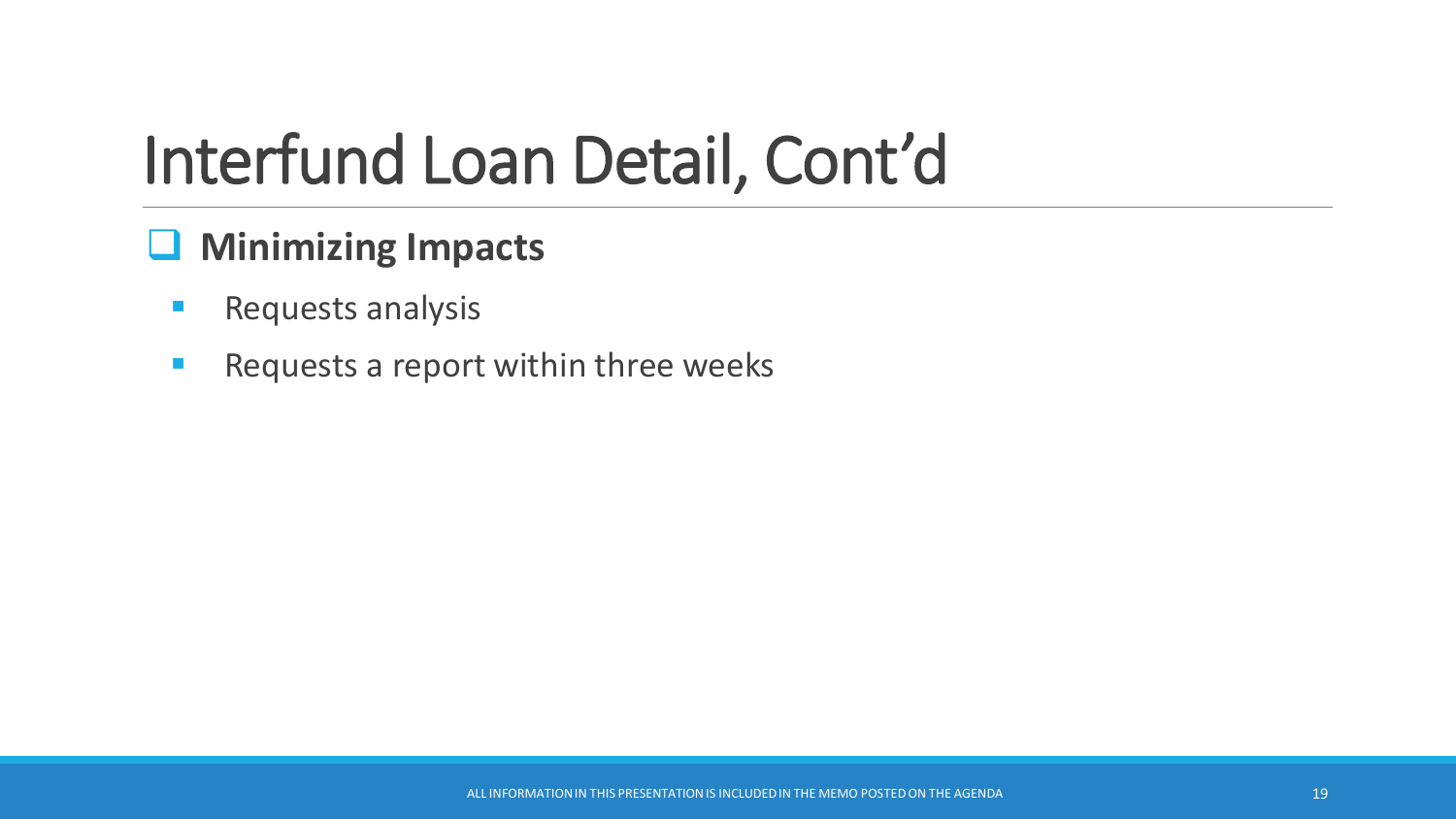# Interfund Loan Detail, Cont'd

### ❑ **Emergency Clause**

- **E** Necessary to support 2020 Appropriations
- **Effective immediately upon:** 
	- An affirmative vote of ¾ of Councilmembers AND
	- The Mayor's signature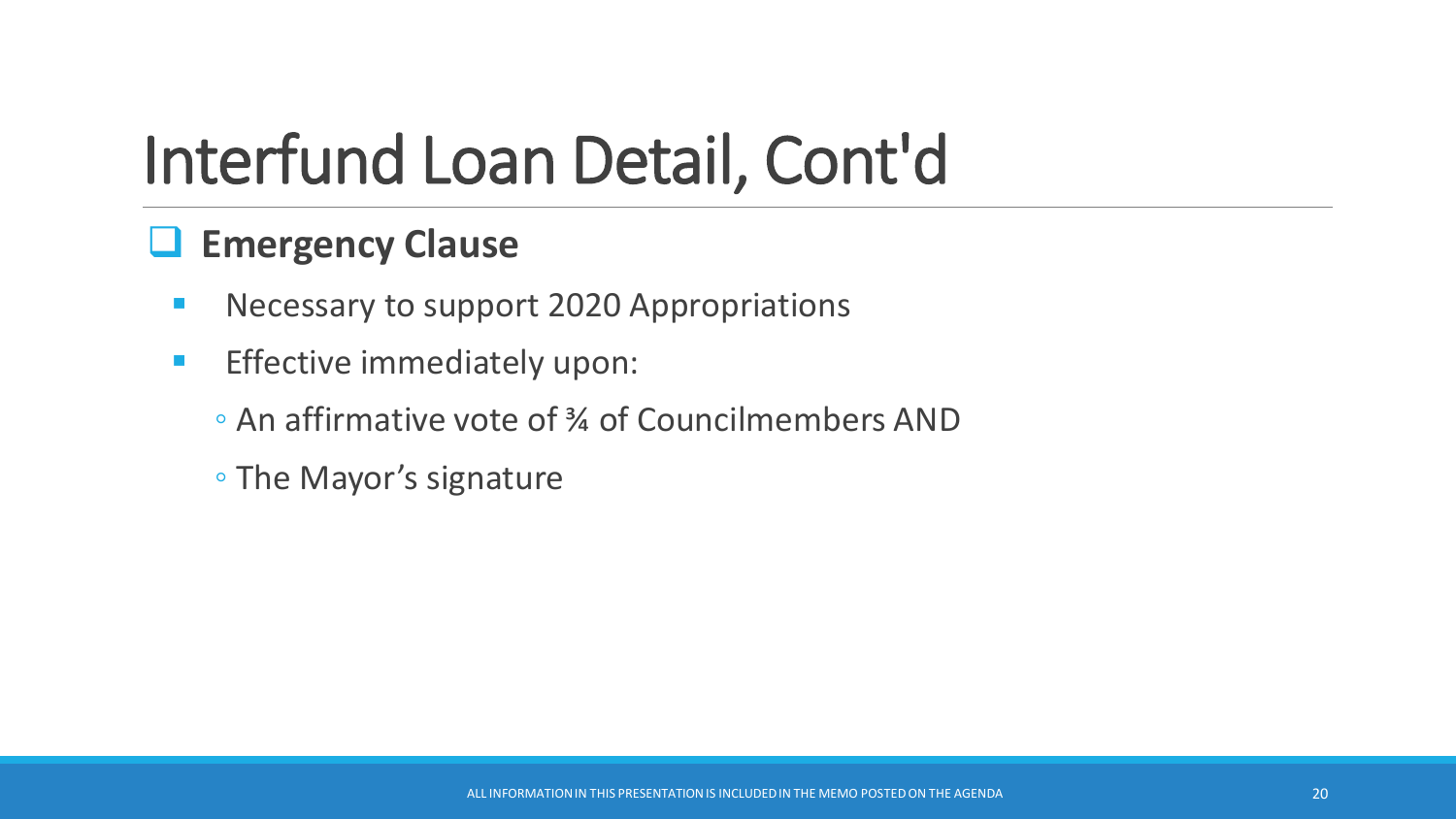# Interfund Loan Questions